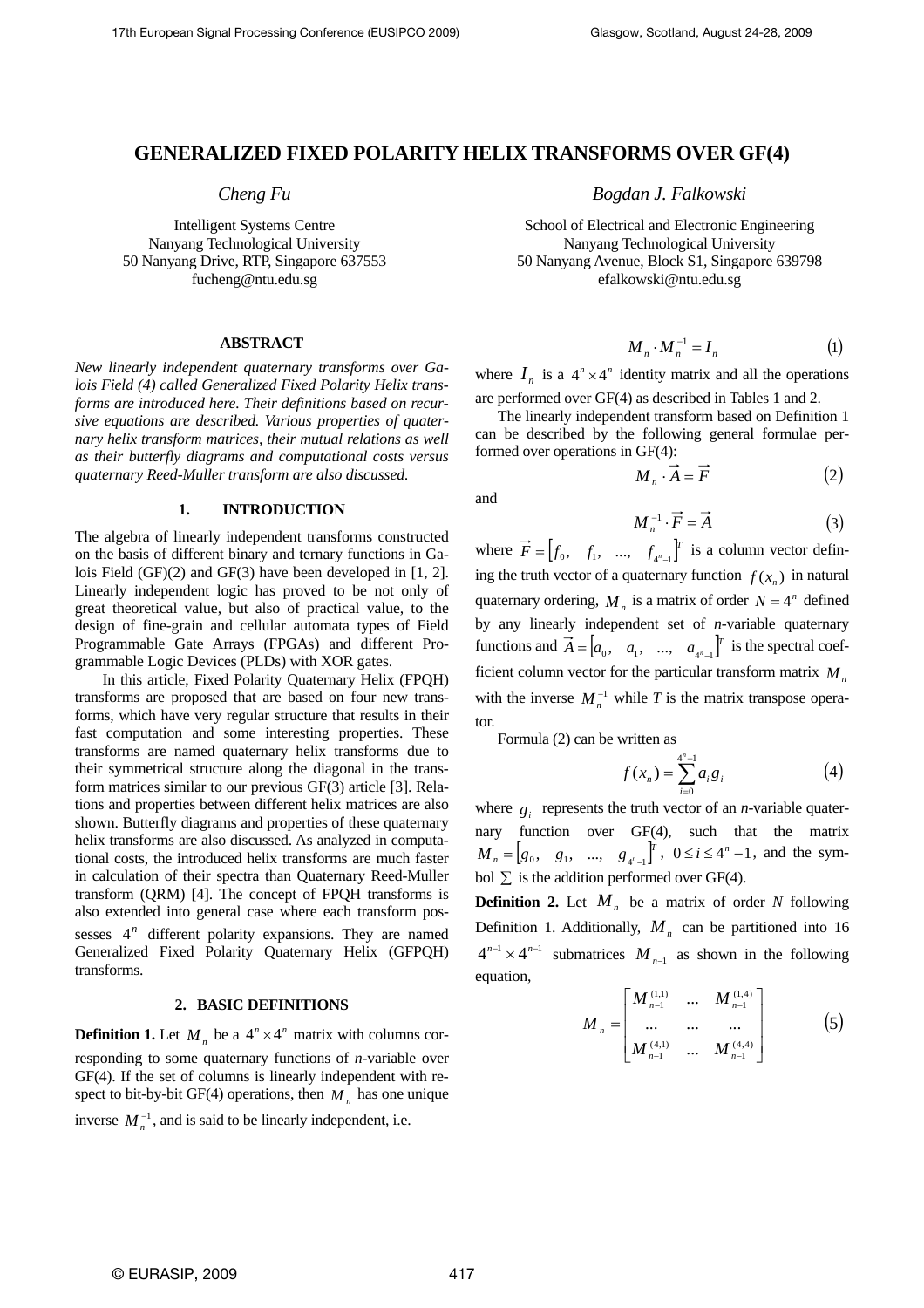Table 1 −Additions over GF(4)

|                | 0                |   | $\mathfrak{D}$ | 2             |
|----------------|------------------|---|----------------|---------------|
| $\overline{0}$ | $\boldsymbol{0}$ |   | 2              | $\mathcal{R}$ |
|                | 1                | 0 | 3              | 2             |
| 2              | $\overline{2}$   | 3 | 0              |               |
| 3              | 3                | 2 |                | $\Omega$      |

Table 2 −Multiplications over GF(4)

| $\ast$       | 0 |   | $\mathfrak{D}$ | 3 |
|--------------|---|---|----------------|---|
| 0            | 0 | 0 | 0              | 0 |
|              | 0 |   | 2              | 3 |
| 2            | 0 | 2 | 3              |   |
| $\mathbf{R}$ | 0 | 3 |                | 2 |

#### **3. FIXED POLARITY QUATERNARY HELIX TRANSFORMS**

In this section, four basic FPQH transforms will be presented. They are denoted as Right-Positive-Helix (*RPH*), Left-Positive-Helix (*LPH*), Right-Negative-Helix (*RNH*) and Left-Negative-Helix (*LNH*) transforms based on their different function expansions. All presented helix transforms follow strictly Definitions 1-2.

The kernel matrix of *RPH* transform is

$$
RPH_1 = \begin{bmatrix} 1 & 0 & 0 & 0 \\ x & 1 & x & 0 \\ 0 & 0 & 1 & 0 \\ 0 & 0 & x & 1 \end{bmatrix}.
$$
 (6)

In all the matrices and equations, the parameter  $x \in \{1,2,3\}$ .

*RPH* is the transform matrix relating the truth vector *F* and spectral coefficients' vector *A* . It can be verified using (2) that

$$
f_{0\langle RPH \rangle} = a_0
$$
  
\n
$$
f_{1\langle RPH \rangle} = x \cdot a_0 + a_1 + x \cdot a_2
$$
  
\n
$$
f_{2\langle RPH \rangle} = a_2
$$
  
\n
$$
f_{3\langle RPH \rangle} = x \cdot a_2 + a_3
$$
  
\nBy (3) it can be obtained that  
\n
$$
a_{0\langle RPH \rangle} = f_0
$$
  
\n
$$
a_{1\langle RPH \rangle} = x \cdot f_0 + f_1 + x \cdot f_2
$$
  
\n
$$
a_{2\langle RPH \rangle} = f_2
$$
  
\n
$$
a_{3\langle RPH \rangle} = x \cdot f_2 + f_3
$$

It is clear, that the basic *RPH* transform matrix is a selfinverse matrix. For order *N*, *RPH* transform is extended by using Kronecker product [5, 6], which is performed over GF(4) as shown in the following formula,

$$
RPH_n = \bigotimes_{i=0}^{n-1} \begin{bmatrix} 1 & 0 & 0 & 0 \\ x & 1 & x & 0 \\ 0 & 0 & 1 & 0 \\ 0 & 0 & x & 1 \end{bmatrix} = \bigotimes_{i=0}^{n-1} RPH_1.
$$
 (7)

**Property 1.** Let *RPH-1* be the inverse of *RPH* transform of order *N*, then

$$
RPH_n^{-1} = RPH_n.
$$
 (8)

The function expansion of the basic *LPH* transform can be derived from the expansion of the basic *RPH* transform by interchanging subscripts of the coefficients' vector elements  $a_i$  ( $0 \le i \le 3$ ) between 0 and 3  $(a_0 \Leftrightarrow a_3)$ , and between 1 and 2  $(a_1 \Leftrightarrow a_2)$ , as shown below:

$$
f_{0\langle LPH \rangle} = a_3
$$
  
\n
$$
f_{1\langle LPH \rangle} = x \cdot a_1 + a_2 + x \cdot a_3
$$
  
\n
$$
f_{2\langle LPH \rangle} = a_1
$$
  
\n
$$
f_{3\langle LPH \rangle} = a_0 + x \cdot a_1.
$$

The *LPH* matrix can be obtained by horizontally flipping the *RPH* matrix of the same order *N*. The basic *LPH* transform matrix is given by

$$
LPH_1 = \begin{bmatrix} 0 & 0 & 0 & 1 \\ 0 & x & 1 & x \\ 0 & 1 & 0 & 0 \\ 1 & x & 0 & 0 \end{bmatrix} . \tag{9}
$$

The basic *LPH* transform matrix is also a self-inverse matrix so Property 1 applies to it too.

By interchanging subscripts of the truth vector's minterms  $f_i$   $(0 \le j \le 3)$  between 0 and 3  $(f_0 \Leftrightarrow f_3)$ , and between 1 and 2  $(f_1 \Leftrightarrow f_2)$  in the function expansions of *RPH* and *LPH* transforms, the results are the expansions of *RNH* and *LNH* transforms, respectively. The basic transform matrices of *RNH* and *LNH* can be derived from the basic matrices of *RPH* and *LPH* by flipping the matrices along their diagonals. The transform matrices of *RNH* and *LNH* are also the inverse matrices of each other as shown in the following property.

**Property 2.** Let  $\mathbf{R} \mathbf{N} \mathbf{H}^1$  and  $\mathbf{L} \mathbf{N} \mathbf{H}^1$  be the inverses of  $\mathbf{R} \mathbf{N} \mathbf{H}$ and *LNH* transforms of order *N*, then

$$
RNH_n^{-1} = LNH_n . \t\t(10)
$$

and

$$
LNH_n^{-1} = RNH_n. \tag{11}
$$

In our previous article [2], a fast algorithm was introduced based on decomposition of partial transform matrices. This method is also applied to the four introduced FPQH transforms and used to derive their forward and inverse butterfly diagrams. In Table 3, all FPQH transforms together with their forward butterfly diagrams for *n*=2 are presented. From Properties 1 and 2, the inverse butterfly diagrams of the four FPQH transforms can be also easily derived. The dashed lines correspond to the values of the parameter *x*.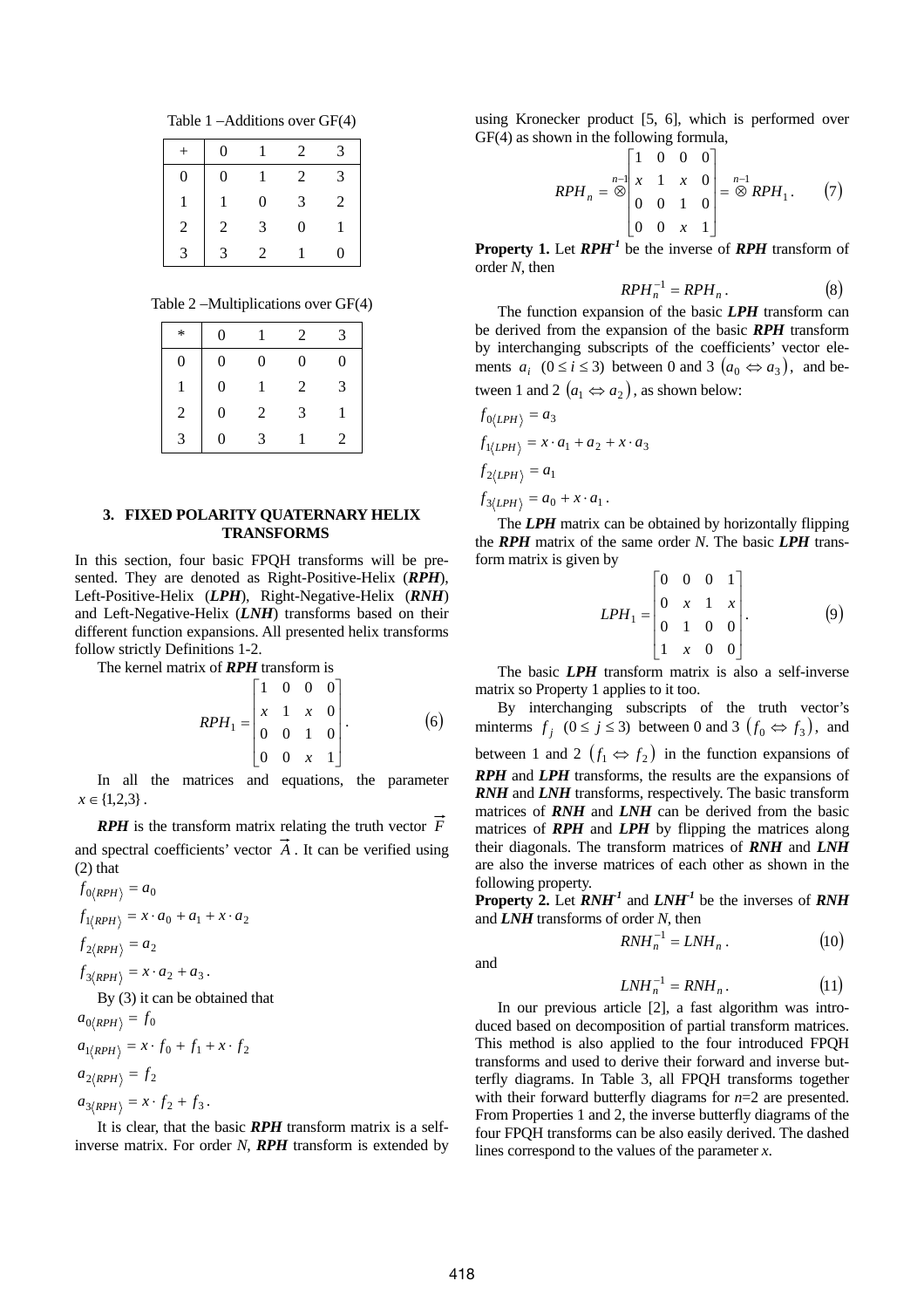For general case, all quaternary helix expansions can be extended into  $4^n$  different polarity expansions, which are called Generalized Fixed Polarity Quaternary Helix (GFPQH) transforms. Let *RPH* $_n^{(k)}$  represent the *k*-th polarity of the *RPH* transform. For order *N*, the generalized *RPH* transform  $RPH_n^{(k)}$  can be derived by

$$
RPH_n^{\langle k_0k_1\ldots k_{n-1}\rangle} = RPH_1^{\langle k_0\rangle} \otimes RPH_1^{\langle k_1\rangle} \otimes
$$
  
...
$$
RPH_1^{\langle k_{n-2}\rangle} \otimes RPH_1^{\langle k_{n-1}\rangle}
$$
 (12)

For  $n = 1$  and  $k = 1$ , the new expansions are

$$
f_{0\langle RPH^1 \rangle} = f_{1\langle RPH^0 \rangle} = x \cdot a_0 + a_1 + x \cdot a_2
$$
  
\n
$$
f_{1\langle RPH^1 \rangle} = f_{0\langle RPH^0 \rangle} = a_0
$$
  
\n
$$
f_{2\langle RPH^1 \rangle} = f_{3\langle RPH^0 \rangle} = x \cdot a_2 + a_3
$$
  
\n
$$
f_{3\langle RPH^1 \rangle} = f_{2\langle RPH^0 \rangle} = a_2.
$$
  
\nIn the matrix form,

$$
RPH_1^{\langle 1 \rangle} = \begin{bmatrix} x & 1 & x & 0 \\ 1 & 0 & 0 & 0 \\ 0 & 0 & x & 1 \\ 0 & 0 & 1 & 0 \end{bmatrix} . \tag{13}
$$

Table 3 −FPQH transforms and their corresponding butterfly diagrams for  $n = 2$ 

| <b>RPH</b> | $\lceil 1 \rceil$<br>$\boldsymbol{0}$<br>0<br>$\overline{0}$                       |  |
|------------|------------------------------------------------------------------------------------|--|
|            | $\mathbf{1}$<br>0<br>$\boldsymbol{\mathcal{X}}$<br>$\boldsymbol{\mathcal{X}}$      |  |
|            | $\boldsymbol{0}$<br>$\mathbf{1}$<br>$\boldsymbol{0}$<br>$\boldsymbol{0}$           |  |
|            | $\boldsymbol{0}$<br>$\boldsymbol{0}$<br>$\mathbf{1}$<br>$\boldsymbol{\mathcal{X}}$ |  |
|            | $\bar{0}$<br>$\mathbf{1}$<br>$\boldsymbol{0}$<br>0                                 |  |
| <b>LPH</b> | $\boldsymbol{0}$<br>1<br>$\boldsymbol{\mathcal{X}}$<br>$\boldsymbol{\mathcal{X}}$  |  |
|            | $\boldsymbol{0}$<br>0<br>1<br>0                                                    |  |
|            | 1<br>$\boldsymbol{0}$<br>$\boldsymbol{0}$<br>$\boldsymbol{\mathcal{X}}$            |  |
|            | $\bar{1}$<br>$0-$<br>$\boldsymbol{0}$<br>$\boldsymbol{x}$                          |  |
|            | $\mathbf{1}$<br>0<br>$\boldsymbol{0}$<br>$\boldsymbol{0}$                          |  |
| <b>RNH</b> | $\mathbf{1}$<br>0<br>$\boldsymbol{\mathcal{X}}$<br>$\boldsymbol{\mathcal{X}}$      |  |
|            | $\mathbf{1}$<br>$\boldsymbol{0}$<br>$\boldsymbol{0}$<br>$\boldsymbol{0}$           |  |
|            | $\lceil 0 \rceil$<br>$\boldsymbol{0}$<br>$\mathbf{1}$<br>$\boldsymbol{x}$          |  |
|            | $\boldsymbol{0}$<br>$\overline{0}$<br>$\mathbf{1}$<br>0                            |  |
| LNH        | $\boldsymbol{0}$<br>1<br>$\boldsymbol{\mathcal{X}}$<br>$\boldsymbol{\mathcal{X}}$  |  |
|            | $\mathbf{1}$<br>$\overline{0}$<br>$\theta$<br>0                                    |  |
|            |                                                                                    |  |

The inverse matrix is

$$
\left(RPH_1^{\langle 1\rangle}\right)^{-1} = \begin{bmatrix} 0 & 1 & 0 & 0 \\ 1 & x & 0 & x \\ 0 & 0 & 0 & 1 \\ 0 & 0 & 1 & x \end{bmatrix} . \tag{14}
$$

Similarly, for polarities  $k = 2$  and  $k = 3$ , the basic *RPH*<sup> $\star$ </sup> transform matrices are obtained by re-ordering the rows of the forward matrix *RPH<0>* while the inverse matrices  $RPH<sup>-1</sup>$  are derived by re-ordering their columns.

$$
\left(RPH_1^{(2)}\right)^{-1} = \begin{bmatrix} 0 & 0 & 0 & 1 \\ 0 & x & 1 & x \\ 0 & 1 & 0 & 0 \\ 1 & x & 0 & 0 \end{bmatrix}, \quad (15)
$$

and

$$
\left(RPH_1^{\langle 3\rangle}\right)^{-1} = \begin{bmatrix} 0 & 0 & 1 & 0 \\ x & 0 & x & 1 \\ 1 & 0 & 0 & 0 \\ x & 1 & 0 & 0 \end{bmatrix} . \tag{16}
$$

For order *N*, the generalized inverse *RPH* transform  $\left($ *RPH* $_{n}^{\langle k \rangle}$  $\right)^{-1}$  can be derived by

$$
(RPH_{n}^{\langle k_{0}k_{1}...k_{n-1}\rangle})^{-1} = (RPH_{1}^{\langle k_{0}\rangle})^{-1} \otimes (RPH_{1}^{\langle k_{1}\rangle})^{-1} \otimes
$$

$$
\left(RPH_{1}^{\langle k_{n-2}\rangle}\right)^{-1} \otimes (RPH_{1}^{\langle k_{n-1}\rangle})^{-1}
$$

The concept of GFPQH can be easily extended to other three FPQH transforms. For any *n*-variable quaternary function  $f(x_n)$ , the *k*-th polarity spectrum  $f^{(k)}$  can be obtained from the original quaternary function  $f(x_n)$  by the following equation performed over GF(4)

$$
f^{\langle k \rangle} = \left( \boldsymbol{R} \boldsymbol{P} \boldsymbol{H}_n^{-1} \right)^{\langle k \rangle} \cdot f \ . \tag{18}
$$

#### **4. COMPUTATIONAL COST**

The number of non-zero elements in the matrix of FPQH transforms determines the additions required to calculate the spectrum. The four FPQH transforms have the same computational cost due to their close relations.

The total number of 2-place additions to compute FPQH transforms of any *n*-variable quaternary function by direct matrix computational method is

$$
S_n = 7^n - 4^n. \tag{19}
$$

Based on the fast transform method presented in [2], the additions are reduced to

$$
S'_n = n \cdot (7 \cdot 4^{n-1} - 4^n) = 3n \cdot 4^{n-1} \,. \tag{20}
$$

Table 4 gives the comparison of the computational costs between the FPQH transforms and QRM transform both in the direct matrix computation method and through the fast transform algorithms as described in [4].